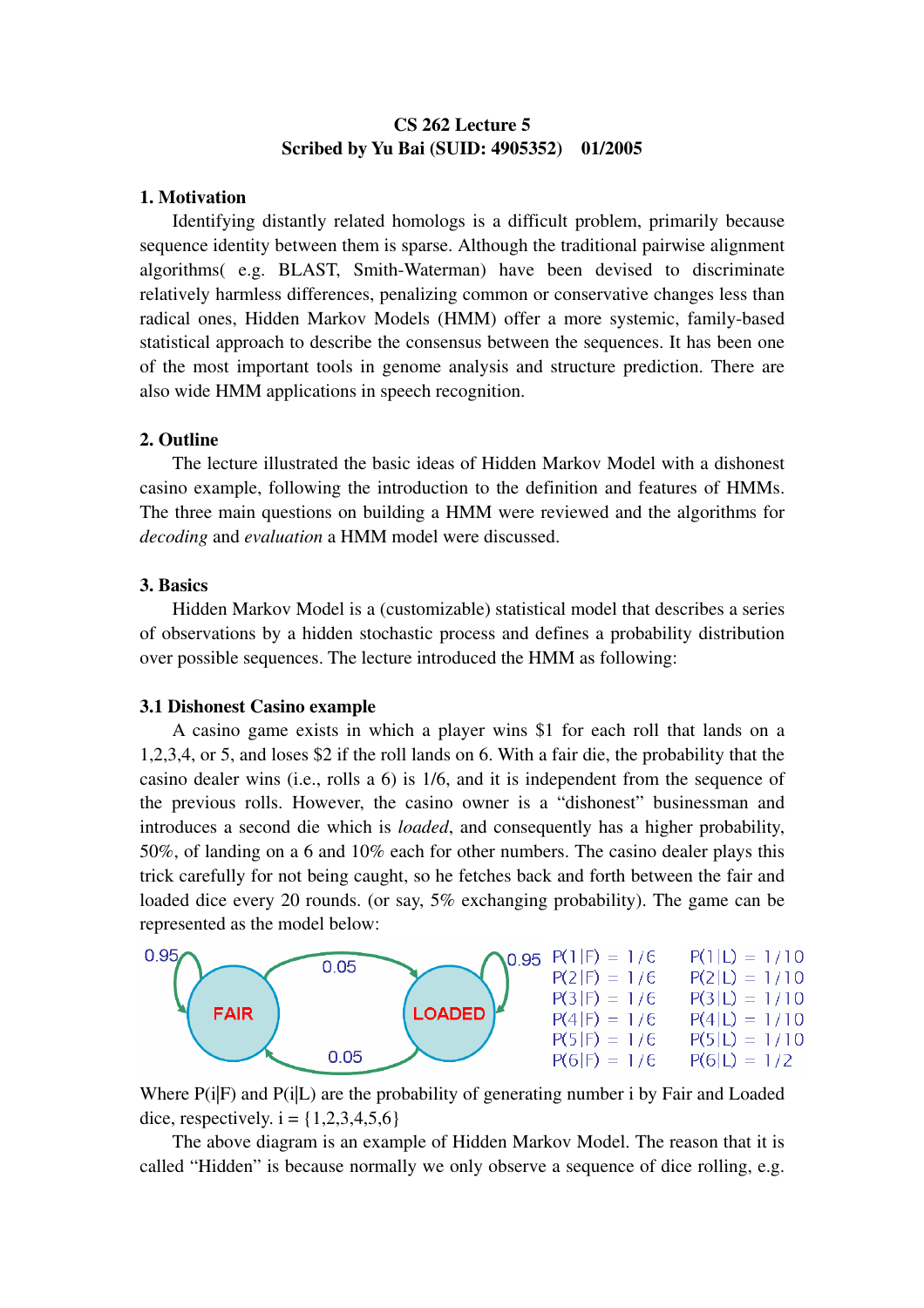1, 2, 6, 4, 3, 6, 5, 2, 6, 6, 4, 1, 3, 6, 6, 6, 6, 6, 6, 6, 6, 5, 4, 6, 1, 6. We cannot tell which state each rolling is in, e.g. subsequence 6, 6, 6, 6, 6, 6 may happen using the loaded dice or it can happen using the fair dice even though the later case has less probability. The state is "hidden" from the sequence, e.g. we cannot determine the sequence of states from the given sequence. Hence, it is "Hidden" Markov Model.

# **3.2 Definition of HMM**

A Hidden Markov Model contains

- *Alphabet*  $\Sigma = \{ b_1, b_2, \dots, b_M \}$ , i.e. all possible observations in a process
- A set of *States*  $Q = \{1,...K\}$
- <sup>z</sup> Statistical parameters connecting *Alphabet* to *States* and *States* to *States*, i.e.
	- Start probability  $a_{0i}$ ,  $\Sigma_{(i=1..K)} a_{0i} = 1$
	- Transition probabilities between any two *States*  $a_{ii}$ = transition probability from *State* i to *State* j,  $\Sigma_{(i=1..K)} a_{ii} = 1$
	- Emission probability  $e_i(b) = P(x_i = b | \pi_i = k)$  $e_i(b_1) + \cdots + e_i(b_M) = 1$ , for all states  $i = 1...K$

# **3.3 Features and notations in HMM**

HMM is memory-less: at each step t, the only thing that affects future states is the current state  $\pi_t$  I.e.:

 $P(\pi_{t+1} = k \mid$  "whatever happened so far") =  $P(\pi_{t+1} = k \mid \pi_1, \pi_2, ..., \pi_t, x_1, x_2, ..., x_t) = P(\pi_{t+1} = k \mid \pi_t)$ 

What is "Hidden": The sequence of states is hidden from the sequence of outcomes

A parse of a sequence: A sequence of *states*  $\pi = \pi_1, \ldots, \pi_N$  for a given sequence  $x = x_1, \ldots, x_N$ 



Likehood of a parse: The probability that a given parse  $(\pi = \pi_1, \ldots, \pi_N)$  generates a given sequence  $(x=x_1,...x_N)$ :

 $P(x, \pi) = P(x_1, \dots, x_N, \pi_1, \dots, \pi_N) =$  $P(x_N, \pi_N | \pi_{N-1}) P(x_{N-1}, \pi_{N-1} | \pi_{N-2}) \cdots P(x_2, \pi_2 | \pi_1) P(x_1, \pi_1) =$  $P(X_N | \pi_N) P(\pi_N | \pi_{N-1}) \cdots P(X_2 | \pi_2) P(\pi_2 | \pi_1) P(X_1 | \pi_1) P(\pi_1) =$  $a_{0\pi1} a_{\pi1\pi2} \ldots a_{\pi N-1\pi N} e_{\pi1}(x_1) \ldots e_{\pi N}(x_N)$ 

Using our favorite casino example, given a sequence of roll of x=1215621624,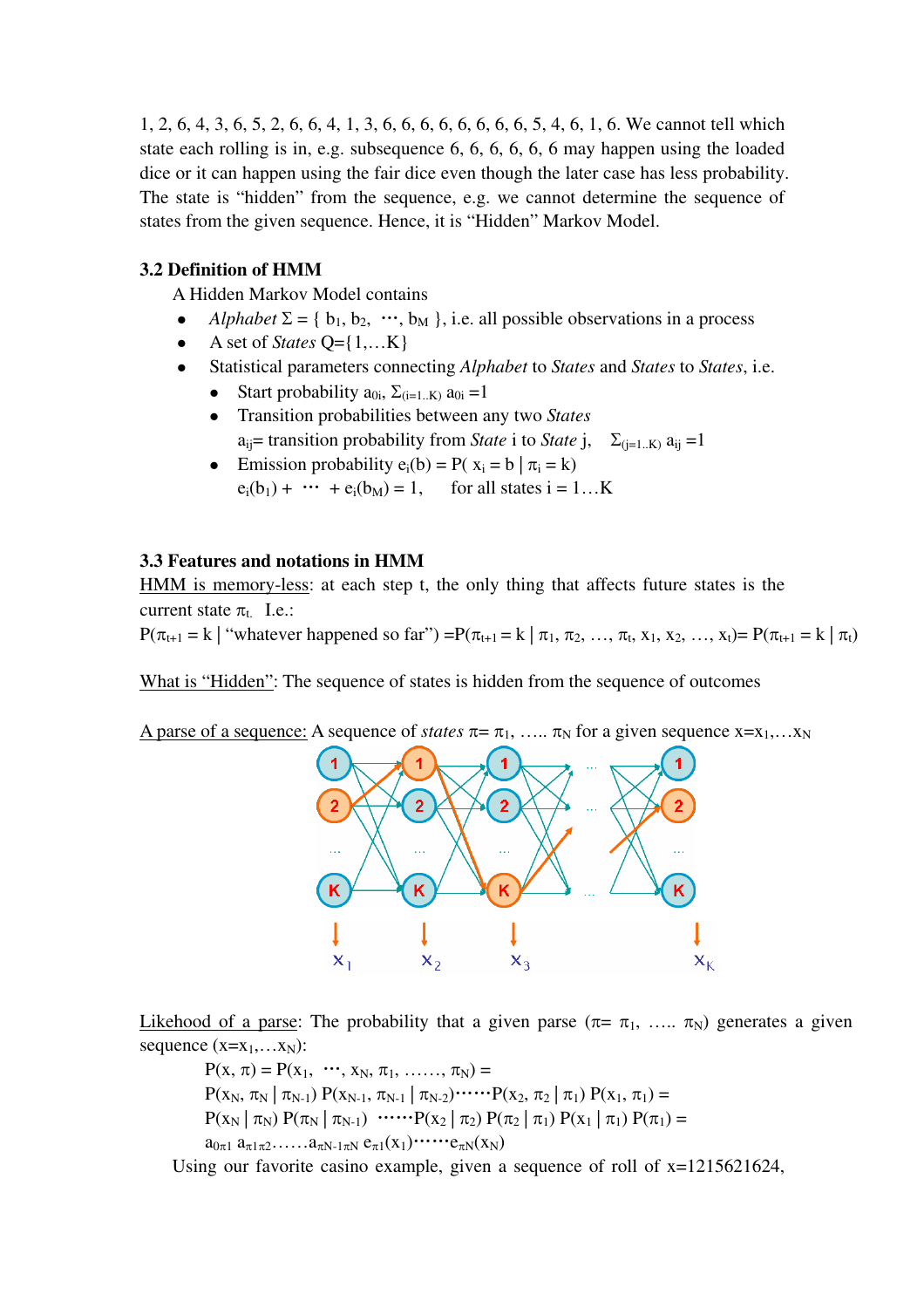the likehood of a parse π=Fair Fair Fair Fair Fair Fair Fair Fair Fair Fair is

 $a_{0}Fair*P(1 \mid Fair) P(Fair \mid Fair) P(2 \mid Fair) P(Fair \mid Fair)$  …  $P(4 \mid Fair) =$  $1/2*(1/6)^{10}*(0.95)9=0.5x10^{-9}$ 

Similarly, the likehood of a parse  $\pi$ =Loaded Loaded Loaded Loaded Loaded Loaded Loaded Loaded Loaded Loaded is

a0Loaded\*P(1|Loaded) P(Loaded|Loaded) P(2|Loaded) P(Loaded|Loaded) … P(4|Loaded)  $=1/2*(1/10)^{8} \times (1/2)^{2} (0.95)^{9} = 7.9 \times 10^{-10}$ 

We could conclude that for above given rolls, it is 6.59 times more likely that the die is fair all the way, than that it is loaded all the way.

# **3.3 Main questions on HMMs (i.e. what do we learn from HMM?)**

Evaluation: Given a HMM model  $M$ , and a sequence  $x$ , what is the probability of that *x* is generated from *M*? i.e.  $P(x|M)$ 

Decoding: Given a HMM model *M* and a sequence *x*, find a parse(s) of the sequence  $\pi$ (i.e. a set of states) that maximizes  $P(x, \pi M)$ .

Learning: Given a HMM model *M* with unspecified transition/emission probabilities, and a sequence x, using (experimental) training data to parameterize  $\theta = (e_i(.)$ ,  $a_{ii})$  that maximize  $P(x | \theta)$ .

# **4. Decoding and Evaluation algorithms**

# **3.1 Viterbi algorithm (Decoding)**

Idea of Viterbi algorithm: Given a sequence  $x=x_1...x_N$ , and HMM model, the goal of decoding is to find a parse  $\pi = \pi_1 \dots \pi_N$  such that  $P(x, \pi | M) = P(x, \pi)$  is maximal. Because of the memory-less feature of HMM, the probability of the optimal parse ending at state  $\pi_{i+1}=$ l only depends on the prefix optimal parse ending at state  $\pi_i=$ k and the transition probability from state k to l. This is a sign of using Dynamic Programming and also the basic idea behind Viterbi algorithm:

Define  $V_k(i)$ = Probability of most likely sequence of states generating the first i letters and ending at state  $\pi_i = k$ , i.e.

 $V_k(i)=max_{(\pi 1...\pi i-1)}P(x_1...x_{i-1}, \pi_1...\pi_{i-1}, x_i, \pi_i=k)$ Then  $V_1(i+1)=max_k P(x_{i+1}, \pi_{i+1} = 1 | \pi_i = k) max{\pi_1, ..., i-1} P(x_1, \ldots, x_{i-1}, \pi_1, ..., \pi_{i-1}, x_i, \pi_i = k)$  $= e_l(x_{i+1}) \max_k a_{kl} V_k(i)$ 

Algorithm: input  $x=x_1...x_N$ *Initiation*:  $V_0(0)=1$ ;  $V_k(0)=0$ , for all k>0 *Iteration:*  $V_i(i)=e_i(x_i) \max_k[a_{ki}V_k(i-1)]$ ;  $Ptr_i(i)=argmax_k(a_{ki}V_k(i-1))$ *Termination*:  $P(x, \pi^*) = max_k V_k(N)$ *Traceback*:  $\pi_N^* = \argmax_k V_k(N); \pi_{i-1}^* = \Pr_{\pi(i)}(i)$ 

There is a practical issue we need to notice, that is because the absolute value of these probabilities is very small, the underflows will cause problem in computer calculations. We therefore take log of all values:  $V_1(i) = \log e_k(x_i) + \max_k [V_k(i-1) + \log a_k]$ Time & space: